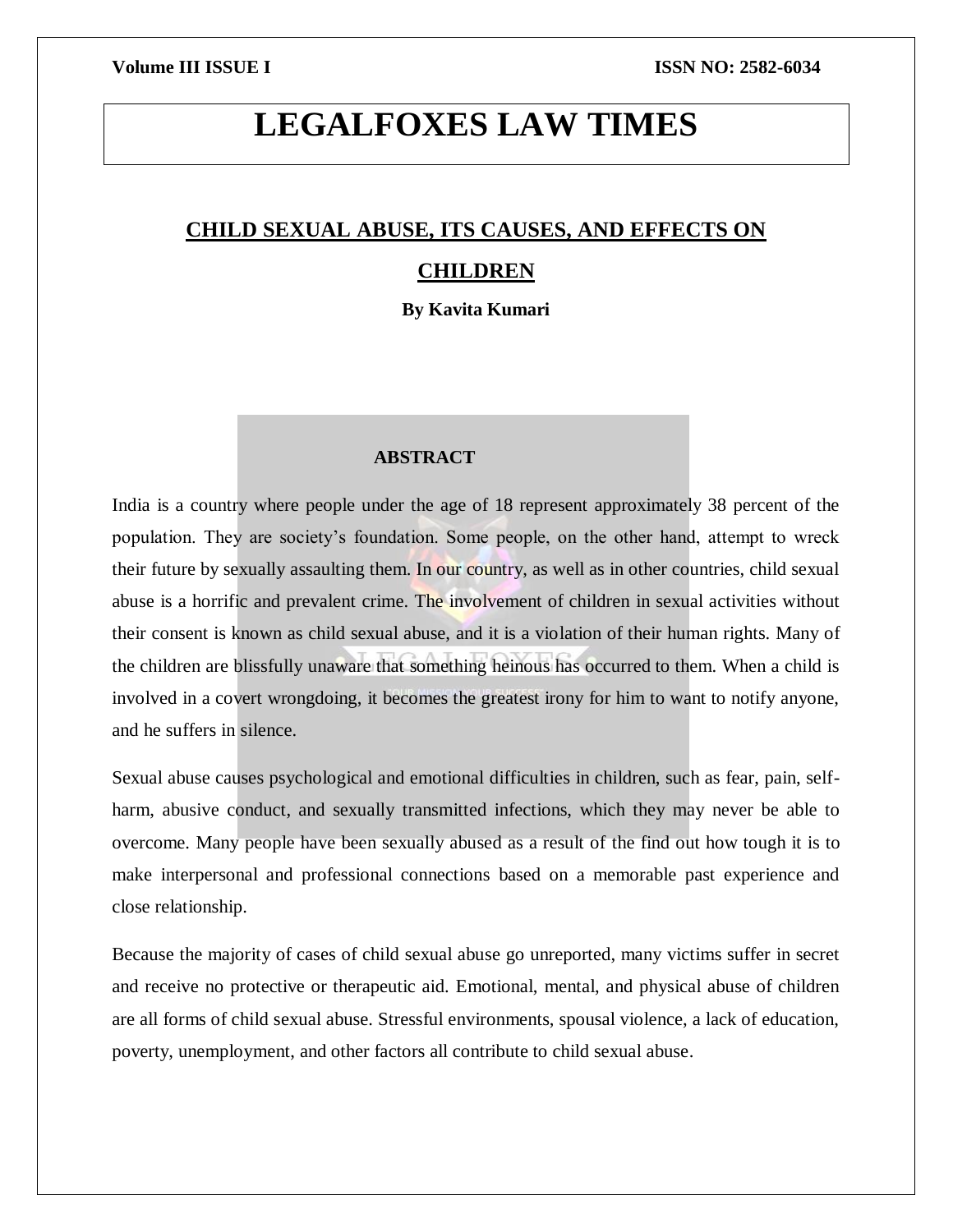*Keywords:* Child, Sexual Abuse, Human Rights, Trauma, Violence.

# **1. INTRODUCTION**

"*The greater and earlier a child's terror, the more difficult it is to build a strong and healthy sense of self".*

### - *Nathaniel Branden, Six Pillars of Self- Esteem.*

Child abuse is a type of injury that affects a child's physical well-being and harms their body. A person under the age of eighteen is subjected to emotional, physical, and sexual abuse. Child abuse happens when a person, either intentionally or unintentionally, harms a child.<sup>1</sup>

In India, children make up about 38% of the population. They are the bedrock of society, and the nation's destiny is dependent on them. The Supreme Court has proclaimed "children to be a national asset<sup>12</sup>. They are innocent and pure spirits who want care, protection from conflict, and justice since they are not grown enough to understand the complexity of life. Every member of society has a responsibility to raise a child and make their childhood memorable. They have a right to life and well-being, as well as food and shelter.

According to World Health Organization, "Child Sexual Abuse is defined as involvement of a child in various forms of sexual activities that they do not fully comprehend, are unable to give consent for, and are not physically, mentally, or emotionally prepared for illegal sexual activities that violate the child's rights and moral value"<sup>3</sup>. In our society, child sexual abuse is common since youngsters are unaware that something wrong has happened to them. Children do not receive sex education until they are extremely old because sex is still considered taboo in India and people do not talk openly about it. Moreover, India has the highest number of children who have been sexually abused in the world. A child below the age of eighteen years is sexually

 $\overline{a}$ 

<sup>&</sup>lt;sup>1</sup> www.childhelp.org/child-abuse/ (visited on March 25, 2021).

<sup>2</sup> *Sheela Barse & Another v. Union of India, AIR 1986 SC 1873.*

<sup>&</sup>lt;sup>3</sup>Report of the consultation on child abuse prevention (WHO/HSC/PVI/99.1) World Health Organization; Geneva: 1999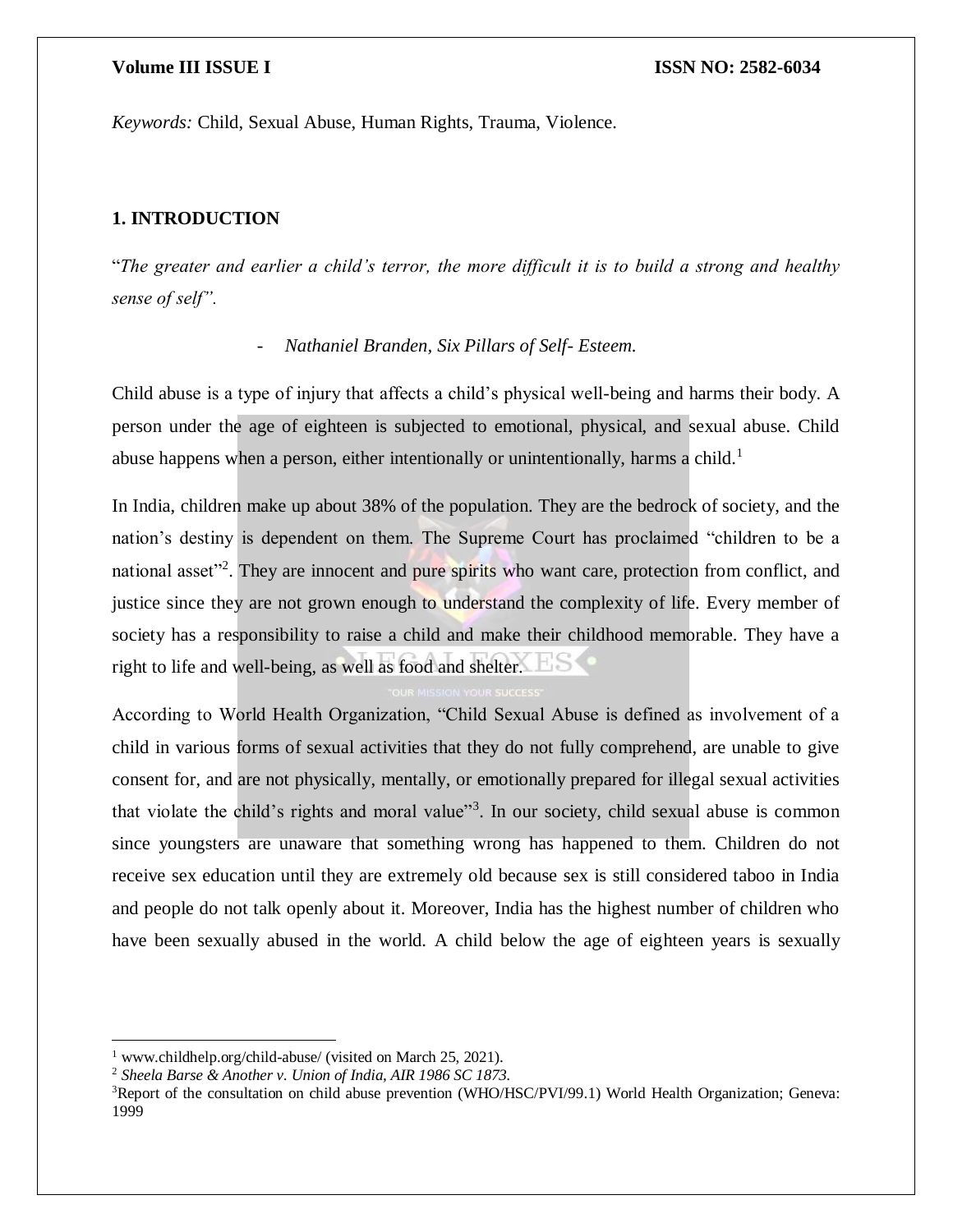abused in every two hours; a child is raped in every  $13<sup>th</sup>$  hour that is below the age of ten years<sup>4</sup>, and one out of ten adults has been sexually abused when they were a child.

According to the recent NCRB report on children:

- It is estimated that around 32,610 incidents were reported in 2017 and 38,826 cases were recorded in 2018 under the Protection of Children from Sexual Offences Act, 2012.
- In 2018, there were 781 cases of a youngsters being used for pornography or other illicit purposes, and archiving the photos and videos of a youngster nude.
- The greatest rates of crime against children were observed in the state of Uttar Pradesh, Madhya Pradesh, and Maharashtra of India.

Many incidences of child sexual abuse go unreported because of the fear, guilt, and shame victim feel that what society reacts when they finds out about them. We constantly hear about child sexual abuse in the news. Furthermore, it is a startling reality that the majority of them are known to a child who is damaging and exploiting their lives. It would be mistake to believe that children are best cared for when they are left to natural conditions and their parents. This belief is incorrect because children are frequently most exploited in their own families.<sup>5</sup> Today the picture is more horrific than in the past. The Supreme Court of India declared in *Bandhua Mukti Morcha v. Union of India<sup>6</sup>* , "The child in modern society cannot develop into a conscientious and productive member of society unless and until his social and physical health is secured". No one comprehends the anguish of child who is forced to deal with such conditions. Sexual abuse of children is harmful not just to their physical health but also to their mental and emotional well-being. It is a human rights violation.

According to the Poll, nearly 150 million girls and 73 million boys have experienced physical contact sexual violence.<sup>7</sup> Child sexual abuse is a horrible and brutal crime in which an adult or older child with more authority than the child is unable to control their emotions and take advantage of the child's innocence for personal enjoyment or pleasure, as well as for financial gain.

 $\overline{\phantom{a}}$ 

<sup>4</sup> Dr. S.K. Chatterjee *Offences against Children and Juvenile Offences* 13 (Central Law Publications, Allahabad , 1st edn., 2013).

<sup>5</sup> Dr. Nirmal Kanti Chakrabati, *Law and Child* 1 (R.Cambray & Company Private Limited, 2nd edn., 2011).

<sup>6</sup> (1997) 10 SCC 549.

<sup>7</sup> Dr. Nuzhat Parveen Khan, *Child Rights and the Law* 13 (Universal Law Publishing, Allahabad, 2nd edn., 2016).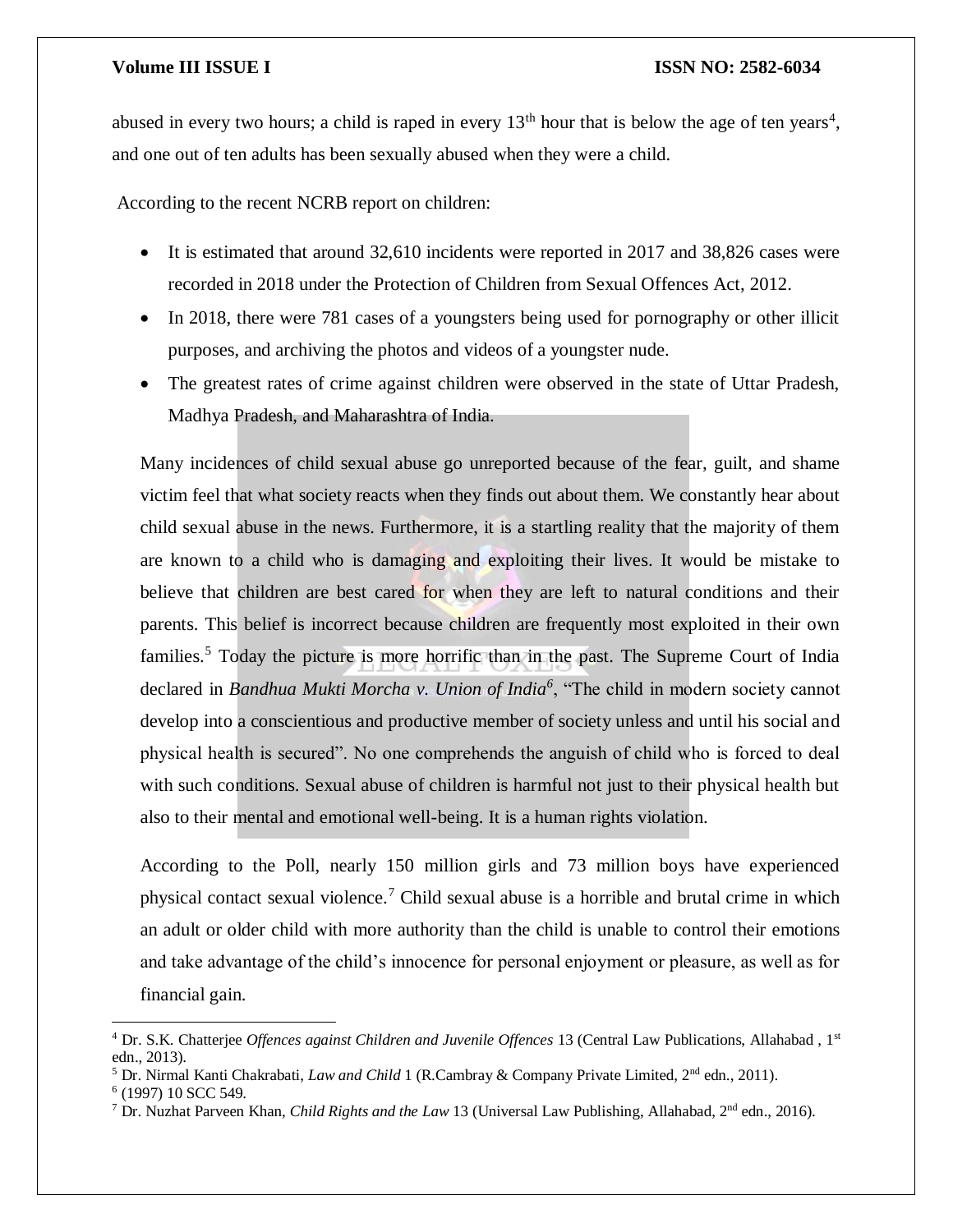$\overline{\phantom{a}}$ 

Child abuse and neglect are incompatible with our country's basic value. To save childhood and make it the most beautiful and delightful memory of a child, we must put an end to it and fight against those offences. They are unable to speak out against the abuse they are subjected to because they are the ones who are unable to stand up for themselves and demand their rights from society; we are the ones who need to protect them from such malice in society. We need to take away such malice from children because councils cannot do this alone.

# **2. GLOBAL SCENARIO OF CHILD SEXUAL ABUSE**

With the growth of society, crime against children is on the rise. It is a hidden transgression, which is ironic if the youngsters wish to inform anyone. According to the World Health Organization, 120 million adolescent girls under the age of twenty have been compelled to engage in sexual intercourse or other forms of sexual activity<sup>8</sup> in the year 2020. In their childhood, girls are more sexually assaulted than boys.

According to a study published in clinical psychological evaluation by Barcelona University, the international status of child sexual abuse was determined by analyzing 65 research articles from 22 nations. The following items are included in the assessment:

- Before the age of 18, approximately 7.9% of males and 19.7% of girls in the world have experienced sexual abuse.
- Sexual abuse affects 7.5 percent of males and 25.3 percent of girls in the United States.
- Geographically, Africa had the greatest prevalence rate of child sexual abuse (34.4%), Europe had the lowest prevalence rate (9.2%), and America and Asia had prevalence rates ranging from 10.1 percent to 23.9 percent.
- Men in South Africa have a frequency rate of 60.9 percent, while women have a rate of 43.7 percent.<sup>9</sup>

Child sexual abuse is a horrific crime that occurs all around the world, according to this report.

<sup>8</sup> http://www.who.int/news-room/fact-sheets/detail/child-maltreatment (visited on March 26, 2021).

<sup>9</sup>http://journalistsresource.org/criminal-justice/global-prevalence-child-sexual-abuse/ (visited on March 28, 2021).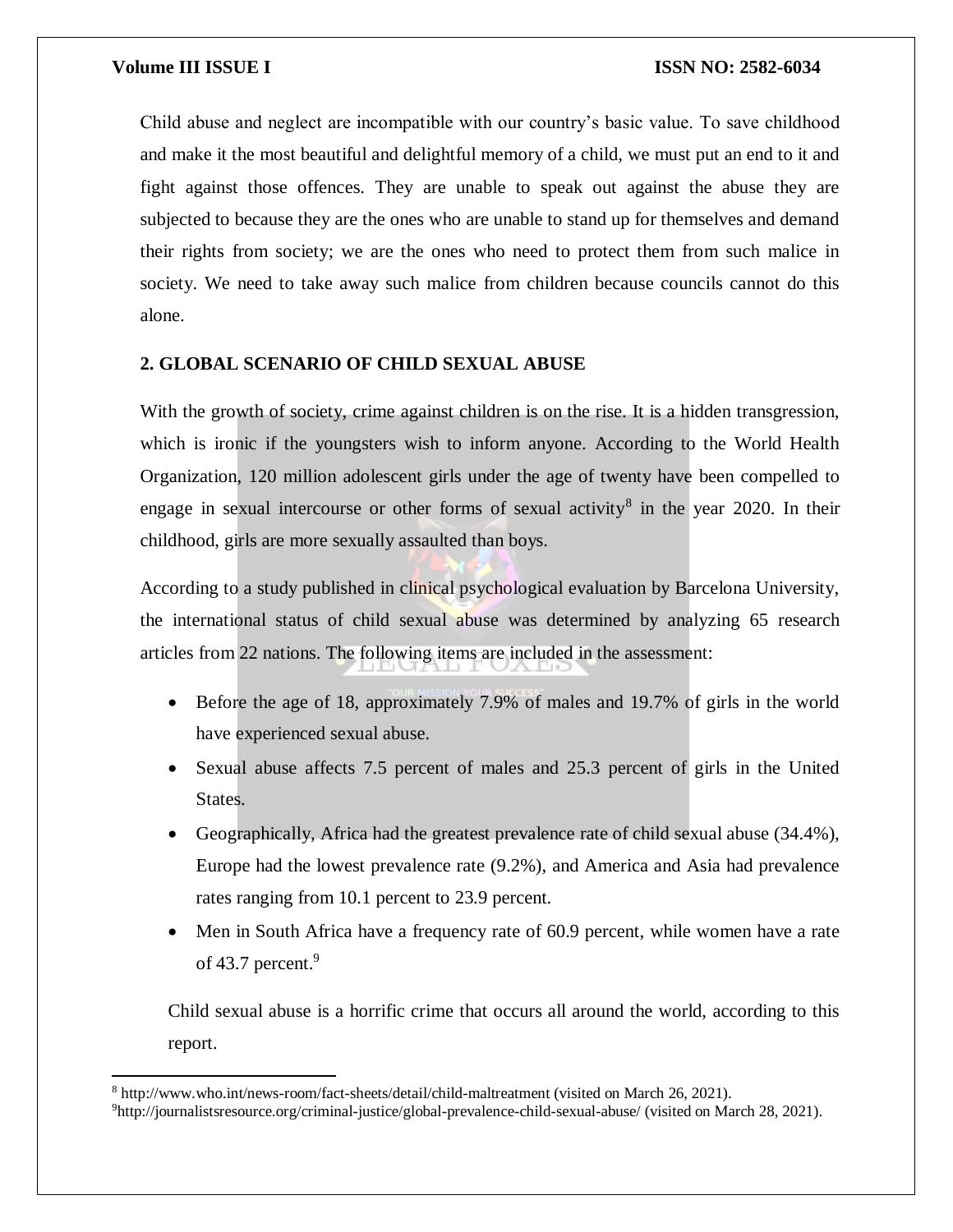$\overline{\phantom{a}}$ 

### **3. CAUSES OF CHILD SEXUAL ABUSE**

Because India has long had a patriarchal and dominant culture, a child is always in the parents' gaze. Furthermore, they utilize force on youngsters to discipline them for their development<sup>10</sup>, but the way used to reprimand them can occasionally devolve into abuse. Because child sexual abuse is such a serious problem, it must be understood from different perspectives; single components are insufficient to explain the situation. The factors listed below provide a full understanding of the offence.

**Poverty -** The majority of the cases of child sexual abuse are caused by poverty. It is a major contributor to child sexual abuse. To meet their daily requirements, some poor people sell their children for a little sum of money. Because they brought a child into the world, most parents believe they have the right to do whatever they want with them. Many adult abusers claim to be helping the impoverished and needy child, but in truth, they exploit them for personal gain.

**Misunderstanding Boundaries –** One of the reasons of child sexual abuse is a lack of education and a misunderstanding of boundaries. They are unable to understand the boundaries of inappropriate behavior due to a lack of education. They are less likely to reveal any sexual conduct or experience to their parents and family members if they have a hazy knowledge of child sexual abuse. They may also engage in indecent behavior that attracts the abuser's attention.

**Stressful Home Environment –** A healthy home environment is equally important for a child's development. Children who are exposed to stress in their environment, particularly at home, are more likely to be sexually abused. Many children who live in a stressful environment are unable to inform their parents about their concerns since their parents are already dealing with a variety of issues and may not be able to respond appropriately. Unemployment, illness, low income, inferiority mentality, and a variety of other factors can all contribute to parents abusing their children.

<sup>10</sup>India Country, *Report on Convention on the Rights of the Child, 1997.* Available at http://nhrc.nic.in/sites/default/files/ChildrensRights.pdf (visited on March 29, 2021).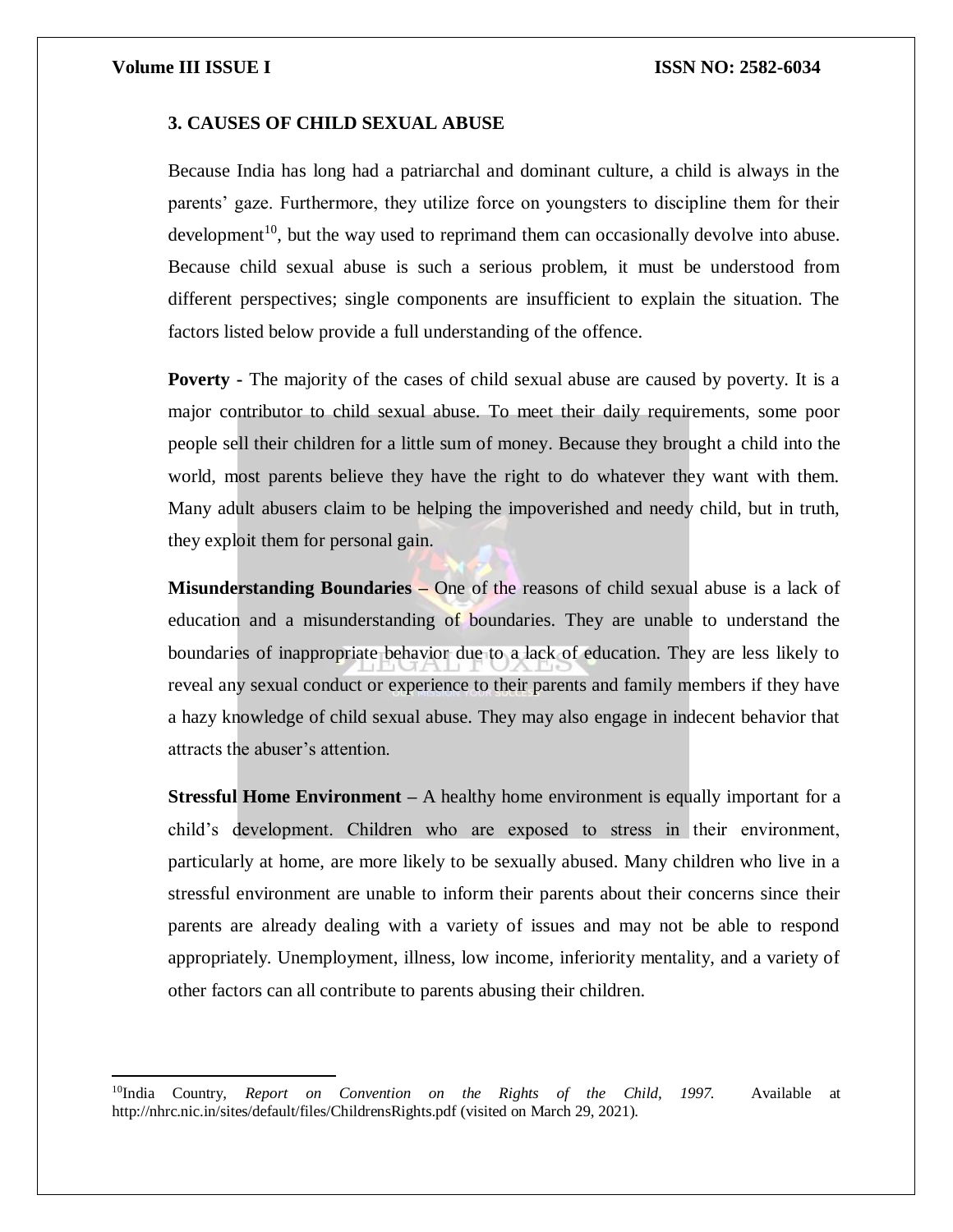**Homeless –** Children who are homeless or who do not have somebody to look after them are more likely to be sexually abused while they are very young. These homeless children are prone to sexual abuse, domestic violence, and other sorts of grave and serious crime.

**Low Self-Esteem –** Children with poor self-esteem are more likely to be sexually abused because they believe they are worthless. Children are hesitant to ask for aid because they question their own abilities.

**Technology –** Technology has advanced to the point where it can help you grow your child's development, but many abusers utilize it to perform sexual abuse against youngsters. Phones, tablets, and laptops are utilized as a conduit for communication between the child and the abuser. Abusers have several victims at the same time. They convinced and compelled the child to send them naked images, films, and audio recordings of his sexual acts. They misuse the images and distribute the footage on the internet after they obtain recordings and photos.

**Unemployment** – One of the most common reasons of misuse is unemployment. When parents are unable to cope with their problems, they may vent their frustrations on their children. Many children engage in prostitution to help support their families.

**Loneliness –** Loneliness can lead to feelings of isolation and abandonment. When a youngster is lonely and emotionally and physically isolates himself from his loved ones, the abuser has an easier time achieving their purpose. The abuser portrays himself as a kind person with whom the child can converse or share his or her loneliness.

**Domestic Violence –** Children who live in a household where domestic violence is common are more likely to become victims of the abuse. Abusive partners, whether male or female, are also accountable for abusing the children in the home.

# **4. EFFECTS OF SEXUAL ABUSE ON CHILDREN**

Child sexual abuse can have far-reaching and serious repercussions. Sexually abused children suffer from a variety of problems throughout their life. Low self-esteem, dependency, mistrust, separation from people, emotional trauma, a typical behavior, personal issues, and re-victimization are eight probable repercussions of abuse on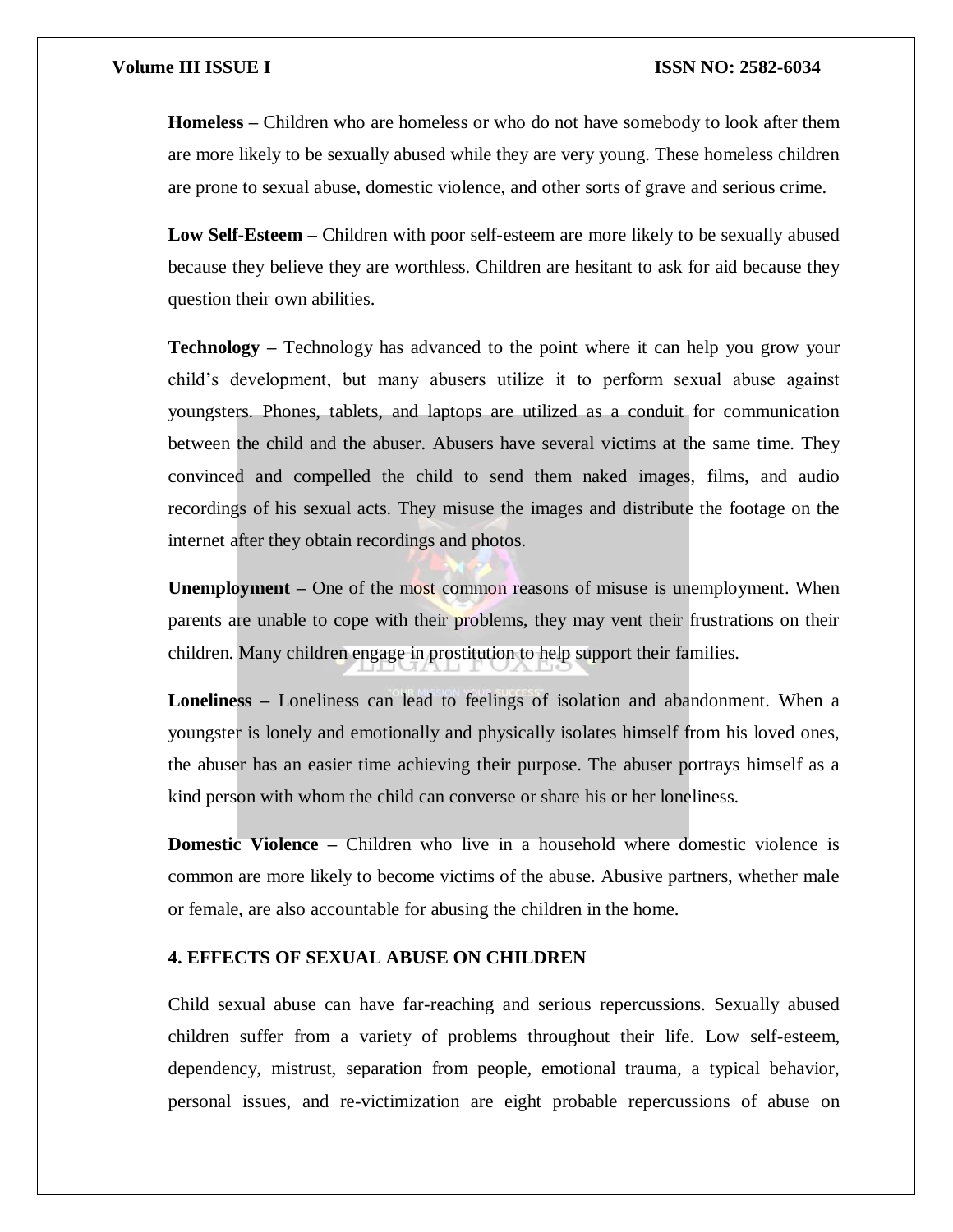$\overline{a}$ 

victims, according to Bolton and Bolton $11$ . Child abuse is an unforgivable childhood memory that can have a long-term impact on how a child thinks, acts, and feels.

It is a well-known yet avoidable negative childhood experience and health problem. There are no limits for measuring the child's hurt and depression. With time, he learns about something he was clueless of as a child, so when he is subjected to child sexual abuse, he conjures up various images in his mind while living in the shadow of terror.<sup>12</sup> They frequently hold themselves responsible for the offence and blame themselves. Personalizing their negative self-perceptions when children grow-up, they often have sexual challenges, such as avoiding, fearing, or experiencing negative emotions such as rage or guilt when they are touched.

The physical effects of sexual abuse on children are often transient, but the grief they endure and the emotional trauma they experience have a long-term impact on them. The following are some possible outcomes:

**Depression –** Depression is the most common and long-term consequence among survivors. They keep thinking negatively about themselves and have a hard time forgetting such heinous acts. It is a significant condition in which a person is unable to comprehend information, which has an impact on how they think, feel, conduct, and go about their everyday lives. Victims feel useless and worthless after having so many negative thought in their heads, and they avoid people because they believe no one accepts them and they have nothing to contribute. It creates severe symptoms in child sexual abuse victims, such as sleeping and eating difficulties, uncontrollable emotions, and suicide ideas. It has the potential to have a significant impact on a child's life.

**Shame, Guilt, and Self-Blame –** Survivors of sexual abuse frequently experience feelings of shame and remorse, and they often blame themselves for the abuse. In the majority of cases, the abuser is successful in convincing the victims that the sexual abuse was caused by his own error, and survivors readily accept full responsibility for the

<sup>11</sup> Bolton, F.G. and Bolton, S.R.: working with violent families; 1987, pp.93-113, Available at http://nptel.ac.in/content/storage2/course/109103022/pdf/mod3/lec16. (Visited on March 28, 2021).

<sup>&</sup>lt;sup>12</sup> Ganesh Indra Maya, "when sexuality is violence" voices for change: A Journal on Communication development, Vol. 3(1), April 1999.p.50-52.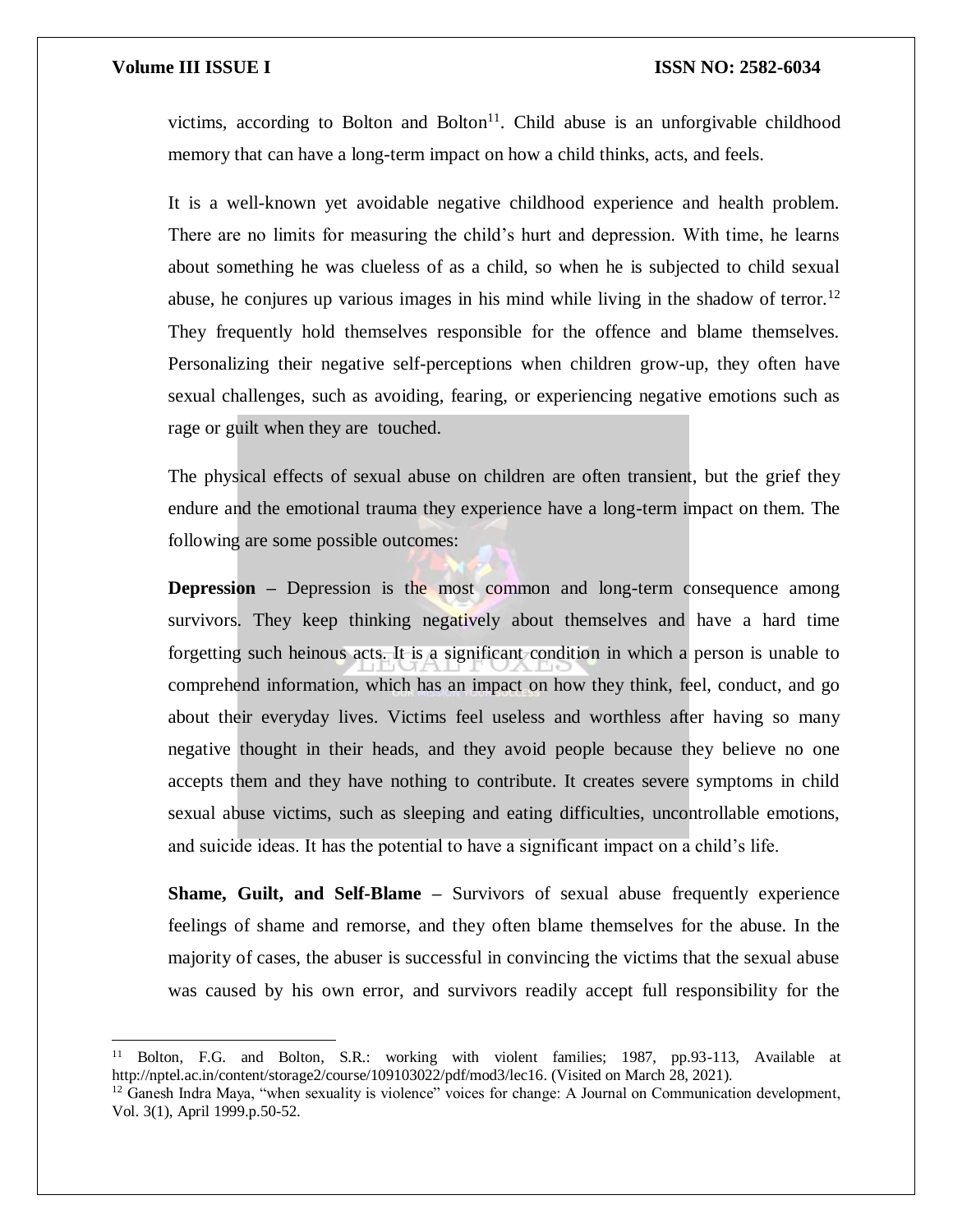$\overline{a}$ 

sexual assault. It leaves an indelible impact on the survivor's bodies and souls, and they find it impossible to inform anybody because of their humiliation and guilt they feels. Survivors hold themselves responsible for the abuse and absorb negative messages about themselves; he had a poor experience because of the abuse, pressuring him to take a selfdestructive action.<sup>13</sup>

**Sexual Difficulties –** When they are adults, many children experience sexual issues. Many survivors experience, such as depression and dissociative tendencies, have an impact on their sexual lives. Sexual abuse victims have greater sexual issues than the general population, according to a study conducted in the United States on the prevalence and determinants of sexual dysfunction. Avoiding sex, lacking interest in sex, feeling fear and guilt with touch, engaging in compulsive or inappropriate sexual behaviors, and experiencing pain in private parts, are symptoms that show the sexual difficulties in victims of child sexual abuse; it is a long term effect of sexual exploitation which the victims experience.

**Interpersonal Relationships –** One of the most serious consequences of child sexual abuse is that survivors have a hard time forming intimate, loving relationships. Survivors of abuse discover how difficult it is to form healthy or positive connections with partners, friends, and family. A child's conscience prevents them from telling anyone about their anguish, which has a negative impact on their intimate relationship. Fear of intimacy, trust issues, fear of being weird, and being involved in violent relationships are some of the obstacles that survivors may have in relationships.

**Emotional and Mental Harm –** Child sexual abuse is such a horrific crime that it shatters the minds and bodies of child, causing them to live in constant fear. Many of the consequence of child sexual abuse, such as pregnancy, HIV, and other sexually transmitted illness, have had a negative impact on the child mental, physical, and emotional health. Nightmares, flashbacks to episodes, amnesia, sleeplessness, and the sensation that they should forget about the abuse are all signs of emotional and mental

<sup>&</sup>lt;sup>13</sup> Allnock, D,et al (2009) Sexual Abuse and Therapeutic Services for Children and Young people: the gap between provision and need: full Report. London: NSPCC. A vailable at http://reseacrch.net/publication/342359705\_Cause\_and\_Effects\_of\_Child\_sexual\_Abuse. (visited on March 30, 2021).